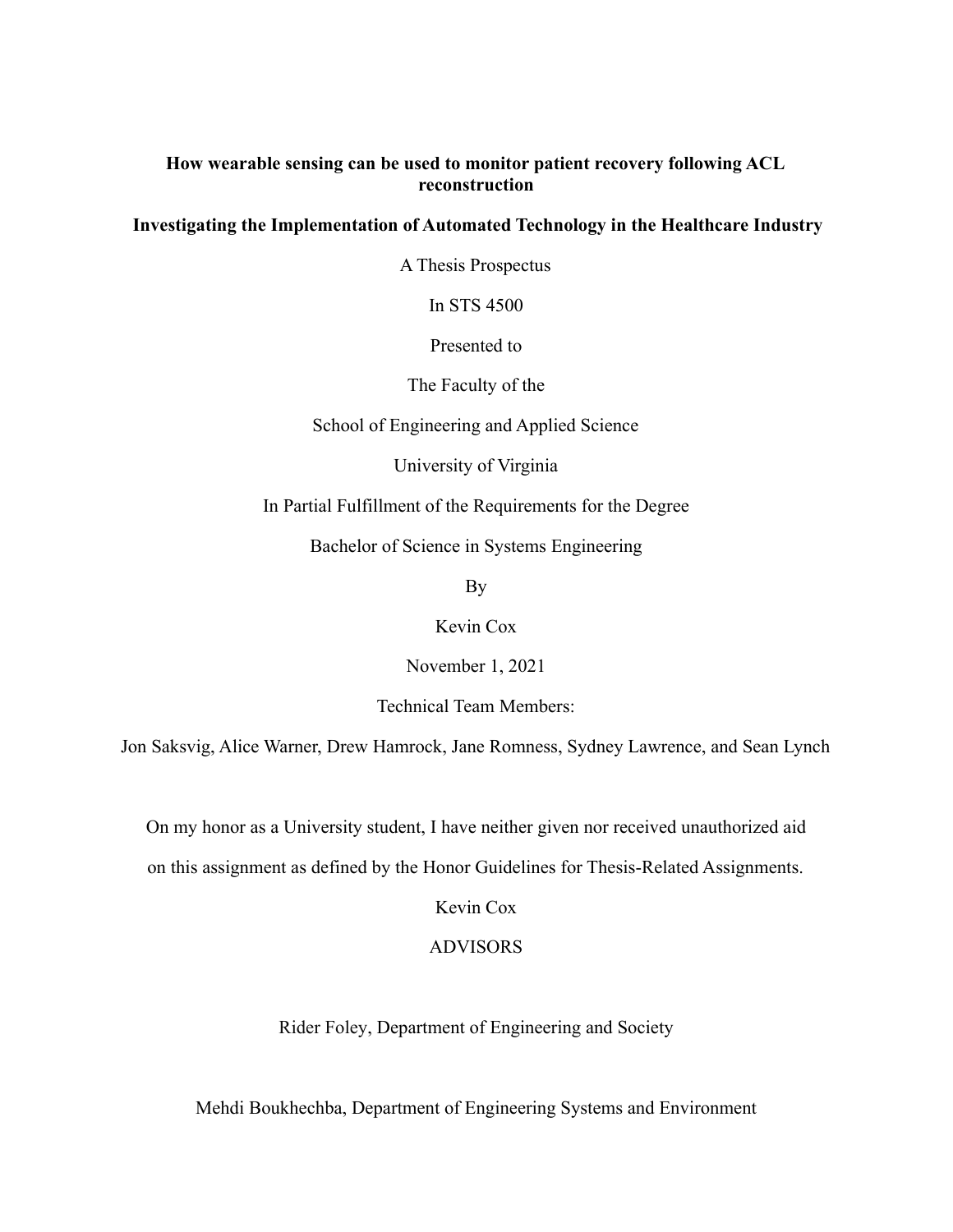### **Introduction**

In the United States alone, approximately 150,000 anterior cruciate ligament (ACL) injuries occur every year, translating to over \$500 million in healthcare costs (Coleman, 2019). These injuries can be especially detrimental to younger athletes, who have to endure not only a 6-9 month recovery and rehabilitation period, but also encounter an increased risk of reinjuring their ACL once they return to competitive sports. One study reported that athletes who were less than 20 at the time of an initial ACL surgery had a subsequent reinjury rate of 28%, approximately six times higher than that of athletes who have not torn their ACL before (Webster et. al., 2014).

A major determinant of the likelihood of reinjury is the rehabilitation process after the initial surgery following an ACL injury. During rehabilitation, patients work with physicians to gradually advance toward walking, running, and eventually playing high-impact sports again. However, each recovery process is unique to the patient and circumstances of the injury, and an incomplete/improper rehabilitation may lead to greater risk of injury (Nyland et. al., 2010). This capstone project will aim to improve the ACL reconstruction rehabilitation process by using wearable sensors to monitor the recovery of patients in the months following surgery.

With the goal of attempting to utilize mobile sensors and machine learning algorithms to aid in the traditional rehabilitation process, this project serves as one example of the increased integration of new technology and automation into the healthcare industry, which have been two of the main drivers in recent changes in the medical industry (Thimbleby, 2013). Introducing new technology into the existing system of infrastructure and workforce creates many opportunities for increased efficiency and improved care for patients, but also can pose some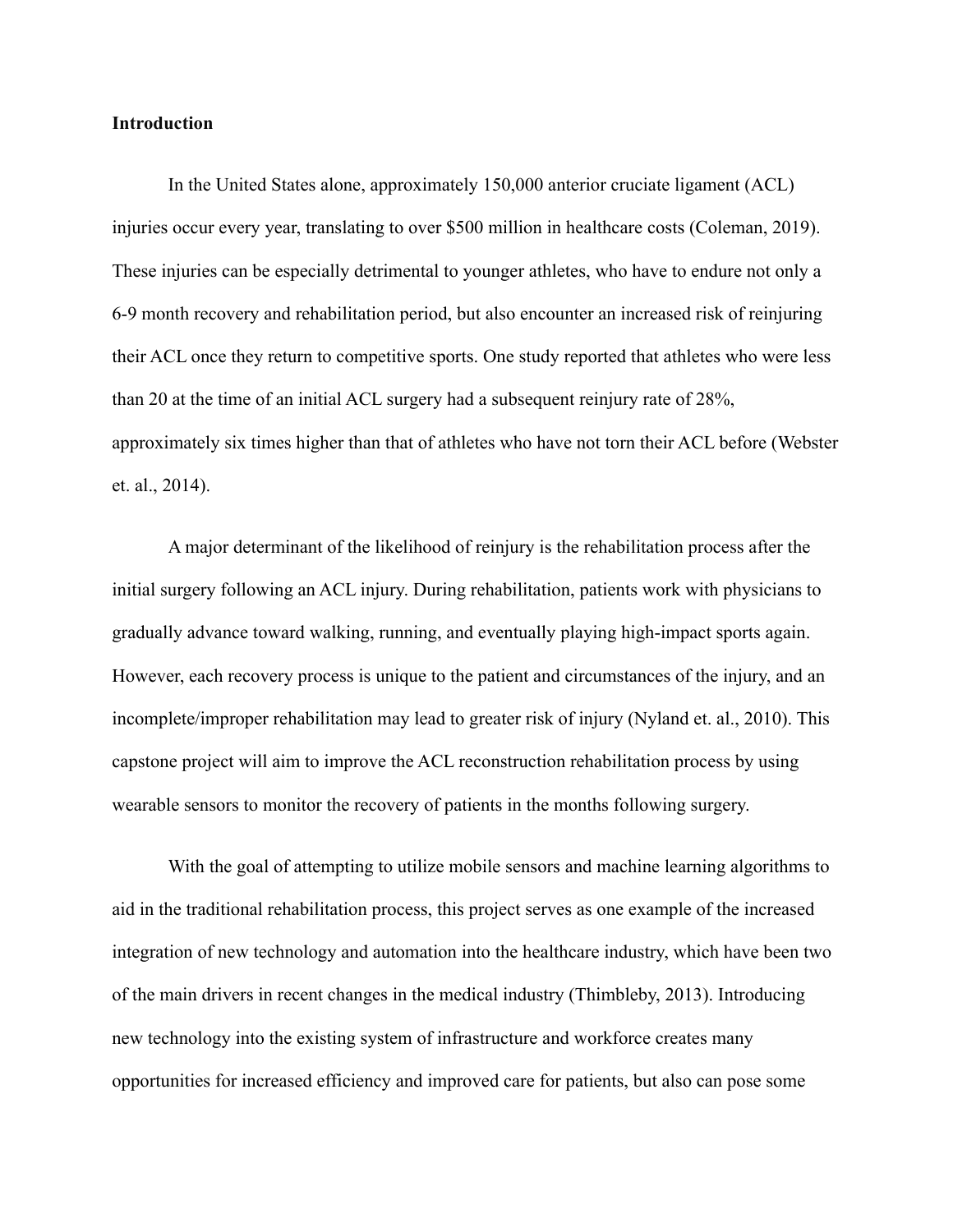issues in terms of security, privacy, and disruptions of the current healthcare system (Lustgarten et. al., 2020). The advancements offered by automation technology must be coupled with a careful analysis of its implications toward social groups, existing technology, and infrastructure before being fully adopted. This capstone project, which involves utilizing remote sensors to collect and analyze metrics indicative of successful ACL reconstruction rehabilitation, provides one specific context for investigation into how the increased integration of automated technologies in the healthcare industry interacts with the existing standards of practice and roles of physicians.

#### **Utilizing Remote Sensors in ACL Reconstruction Rehabilitation**

Currently, the post-ACL reconstruction rehabilitation process consists of 6-9 months of regular sessions of physical therapy with a rehabilitation physician. These sessions gradually increase in rigor and involvement until the patient is cleared to resume walking, running, and eventually returning to their regular daily routine and sports activities (Myer et. al., 2006). Typically, the final decision from a physician to clear an athlete to return to sports is made based on quadricep muscle strength and performance on jumping exercises (Menzer et al., 2017). However, this decision process usually does not consider the potential risk for ACL reinjury (Losciale et. al., 2019). Additionally, most of the determinants of quadricep strength and jumping ability require high-impact activities, which can only be done in the later stages of rehabilitation. There exists a clear need for precise, constant, and objective analysis of the condition of patients' rehabilitation process in order to ensure a successful recovery and minimize the risk of reinjury.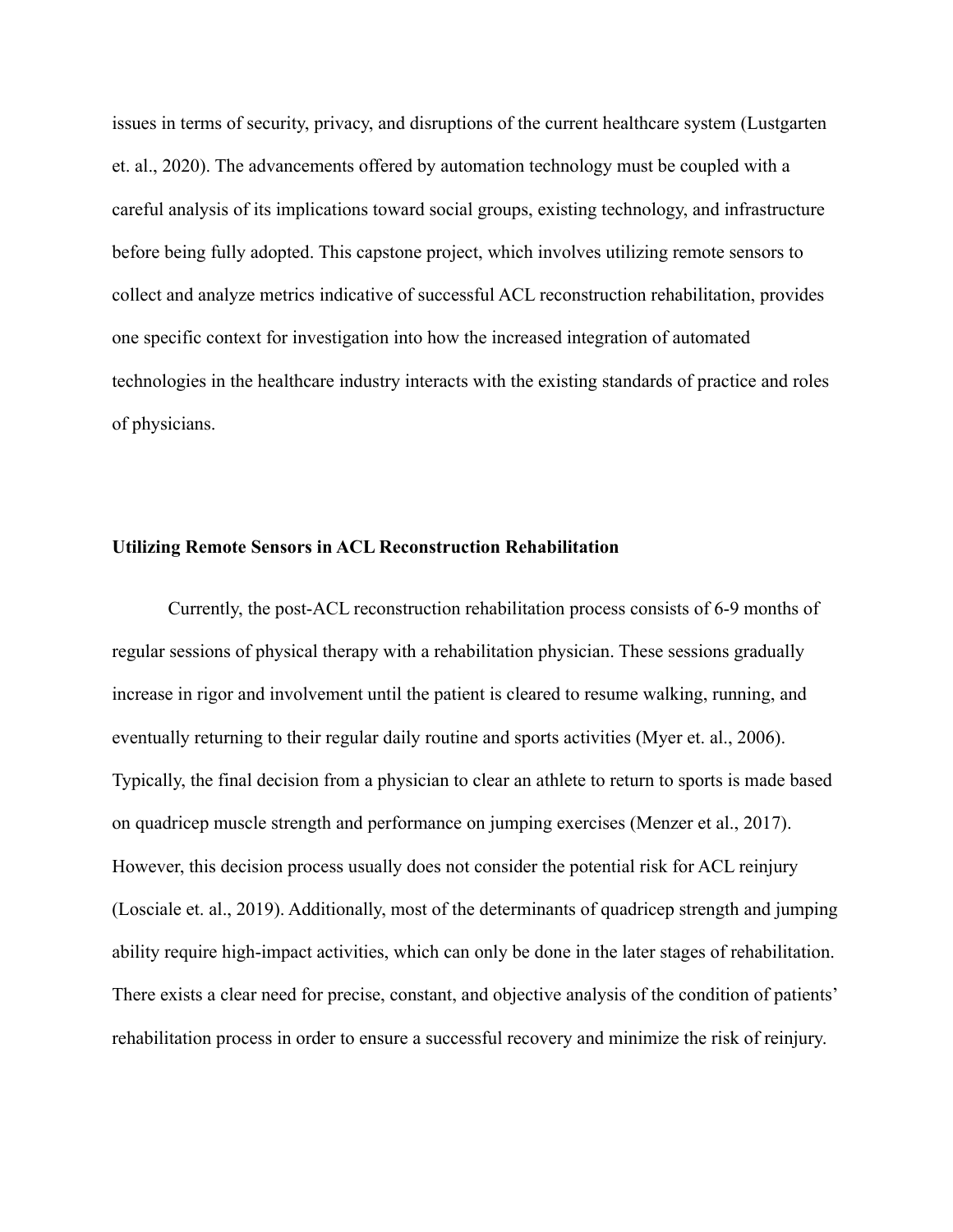This project will be conducted in two main phases. In the first, patients who have recently undergone ACL reconstructive surgery will wear Trigno Avanti sensors (seen in Figure 1) during their regular physical therapy sessions. These sensors will provide accelerometer and electromyographic (EMG) data while the patient conducts basic activities such as walking, extending and retracting their legs, and jumping. Simultaneously, healthy participants will also conduct the activities wearing the same sensors. Following data collection of 10 patients and 10 healthy participants, the second phase will begin. This will involve analyzing the accelerometer and EMG data provided by the sensors to highlight features indicative of differences between the two groups of participants. Some potential features include the level of symmetry between steps when walking, the acceleration of a participant's legs while extending and retracting, and differences in impact force when jumping off of each leg. Previous studies have utilized similar sensors in monitoring the effects of ACL surgery on attributes such as gait, which may have an effect on how a patient's body develops after surgery and the potential for reinjury (Gurchiek et. al., 2019). Following the analysis of data and extraction of specific features that differentiate between a patient and a healthy participant, a predictive model will be developed with the intended goal of distinguishing between these two groups of participants based on their accelerometer and EMG data. Recent research has trended in the direction of machine learning models, attempting to predict the efficacy and progression of rehabilitation through these predictive models (Tedesco et. al, 2020). Compounding the constant monitoring of key features such as gait and quadricep muscle symmetry with an accurate predictive model will aid rehabilitation physicians in conducting an efficient, successful rehabilitation process while limiting the risk of reinjury.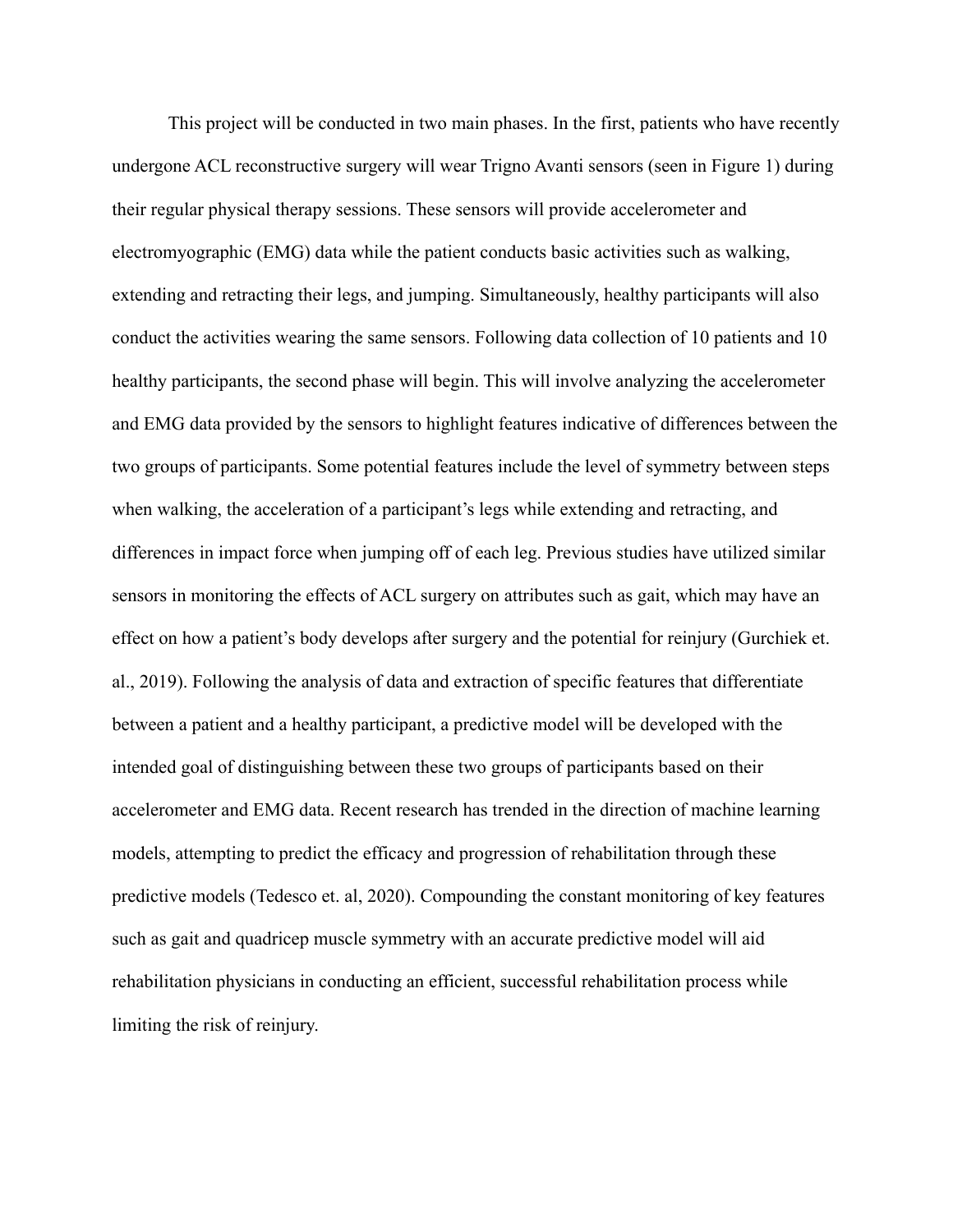

**Figure 1**: Trigno Avanti Sensors on a Participants Lower Limbs. Source: Boukhechba (2020)

The long term goal of this project is to allow for patients to wear sensors in their day-to-day lives during rehabilitation. With metrics indicative of ACL patients vs healthy participants and a model that can successfully predict whether a patient is progressing properly in the rehabilitation process, patients can be more accurately diagnosed and treatment can be tailored to an optimal process. Similar models developed have already shown an accuracy over 80% in predicting asymmetrical knee power, one of the key indicators in the outcome of a rehabilitation process (Pratt et. al., 2018). The goal, however, is not to completely phase out rehabilitation physicians, as evidence has shown the importance of the physical presence of professionals during this process. In one study, researchers separated patients in the rehabilitation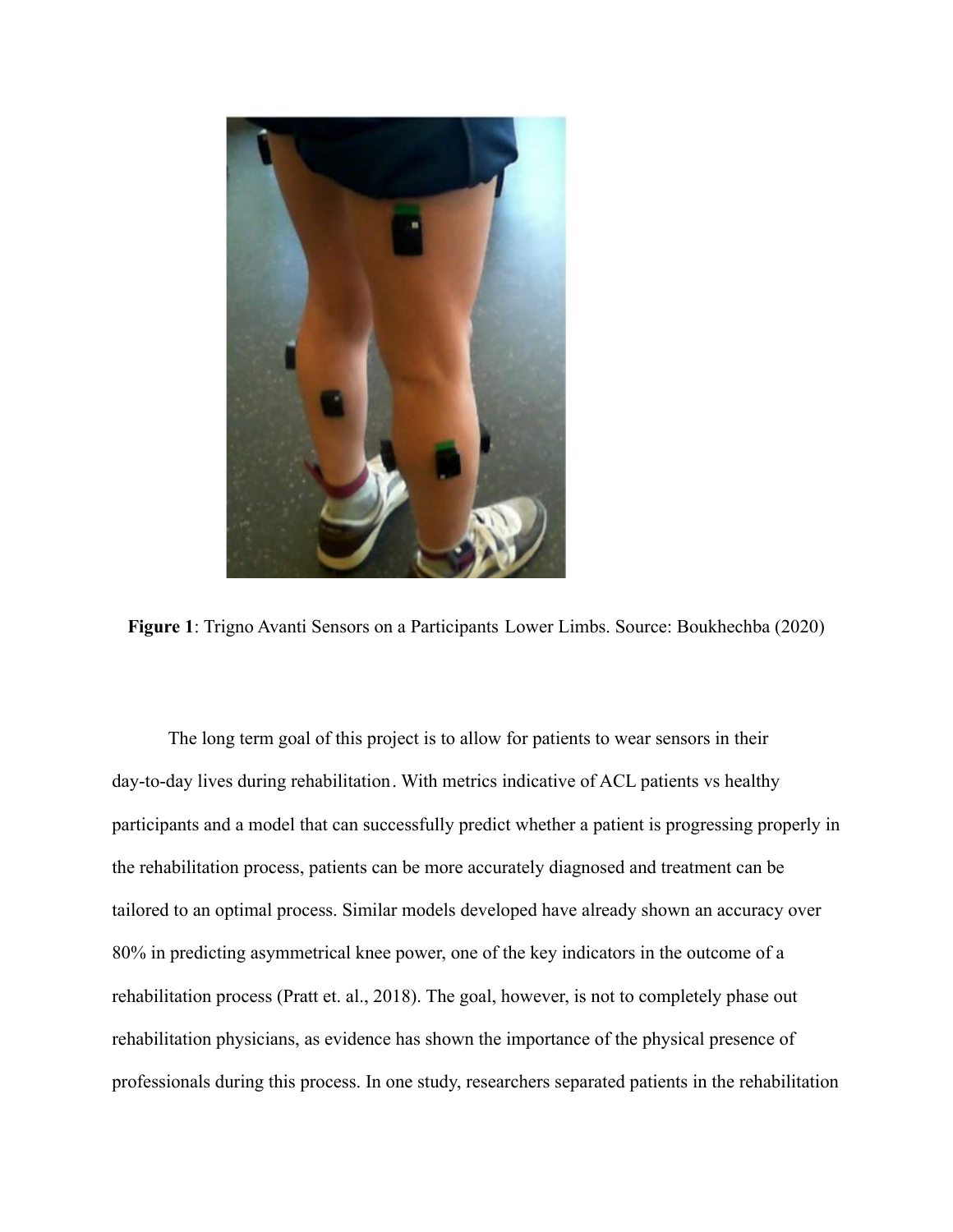process of ACL reconstruction into two groups: one supervised by rehabilitation physicians and one unsupervised. Although the two groups conducted the same exercises during their process, the supervised group had a much more effective process in terms of decreased pain and an increased day-to-day quality of life (Saxena et. al., 2020). There must be a balance between these automated technologies and the physicians that traditionally work with patients. This interaction between new technologies and physicians is seen across the healthcare industry, and is the primary focus of the next section.

### **Socio-technical Aspects of Automation Technologies in the Healthcare Industry**

Throughout this study, rehabilitation physicians will be in their usual role of guiding patients through the post-surgery rehabilitation process, but now with the added component of sensors constantly collecting data. This new technology and its associated designated exercises, while having the intention to improve the process of rehabilitation, may alter the standard practices of rehabilitation physicians. If the project is successful in utilizing the sensors to improve the rehabilitation process, some disruptions regarding how the use of this technology may affect current practices in this industry may be encountered. Rehabilitation facility administrators may consider altering standards of practice, physicians may see their roles as primary decision makers change, patients may experience a new technologically-driven method of therapy, and manufacturers of sensors may tailor designs for rehabilitation purposes. Previous research has shown that introducing more automation into the healthcare industry affects not just the technological aspect of medical facilities, but also broader organizational aspects within personnel and management of physicians, stressing the importance of considering the extensive effects of introducing these new technologies (Benzidia et. al., 2018). This project serves as one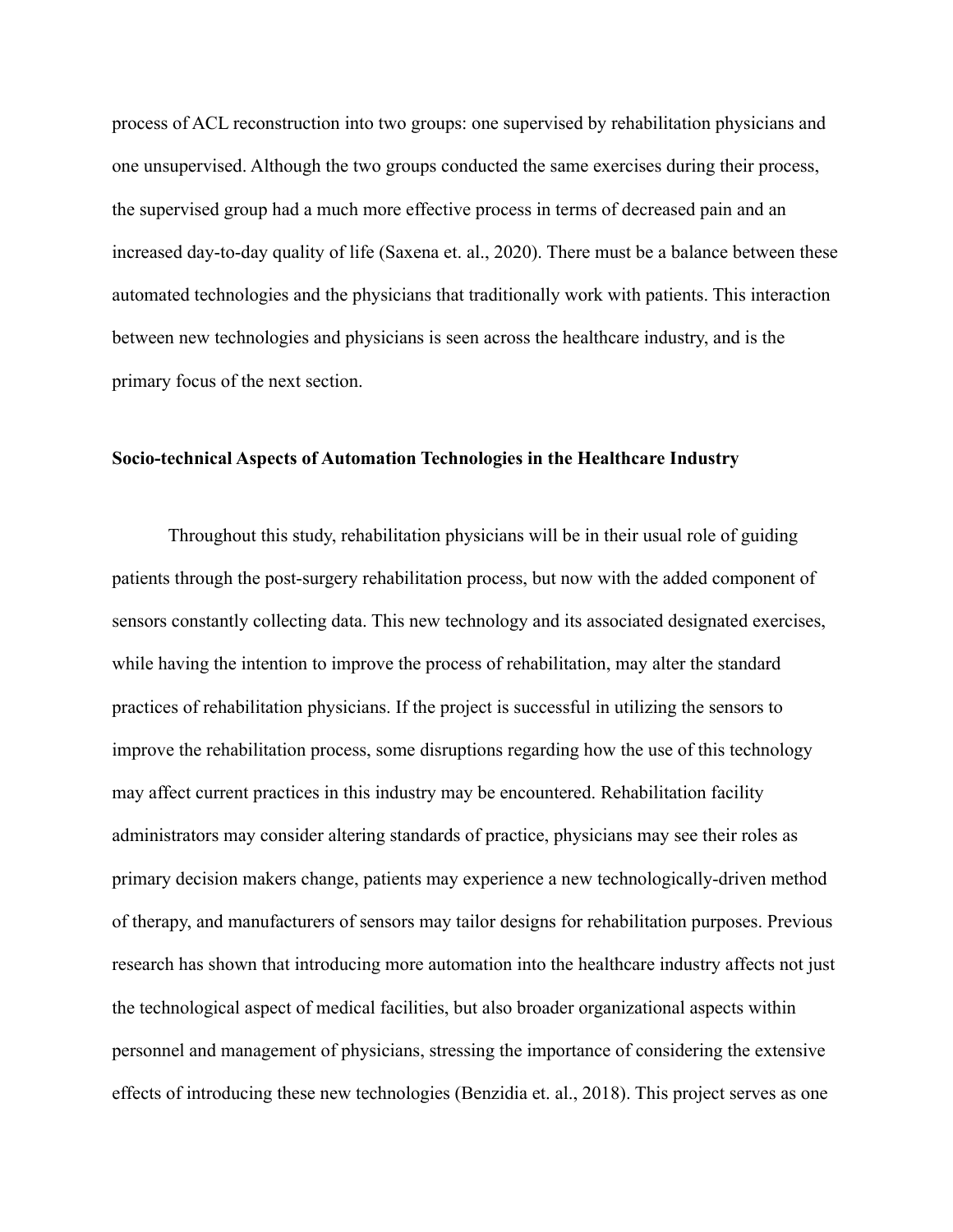of many avenues that technology and automation are potentially being implemented in the healthcare industry. Already, remote sensors and predictive models are being utilized for a multitude of uses, such as in-home rehabilitation and remote care for elderly patients (Ho et. al., 2019). While the increased use of automation technology may allow for more opportunities in data collection and increase the accuracy of diagnoses and treatments, careful consideration and analysis is needed before attempting to shift the healthcare industry completely toward automation.

Previous research has delved into some of the potential issues that the increased integration of technology into healthcare presents. Some have focused on privacy-related risks of having a high-technology medical system with the use of specific case studies, such as the WannaCry malware incident, which affected 80 NHS trusts and more than 600 different National Health Service (NHS) organizations in England (Meinert et. al., 2018). While strict laws and regulations exist with the intention of keeping all patient data secure, this specific malware attack provides just one example of a breach in security and privacy. Computer use, patient care, and even medical equipment were all hindered by this breach. Although the adoption of technology presents many opportunities for benefit, it also introduces new forms of security and privacy risks. Beyond privacy and security, integrating technology into the healthcare system also introduces concerns of unsustainability and issues with scalability. Although a technology may be cutting-edge at the time of its introduction, it may already be outdated and replaced with more optimal solutions by the time it would be able to be fully integrated and scaled up into broader systems (Meinert et. al., 2018). Outside of these, the financial implications of increasing the use of technology in healthcare must be considered. With the cost of healthcare, specifically in the United States, already rising to amounts unaffordable to many average citizens (Crowley et al.,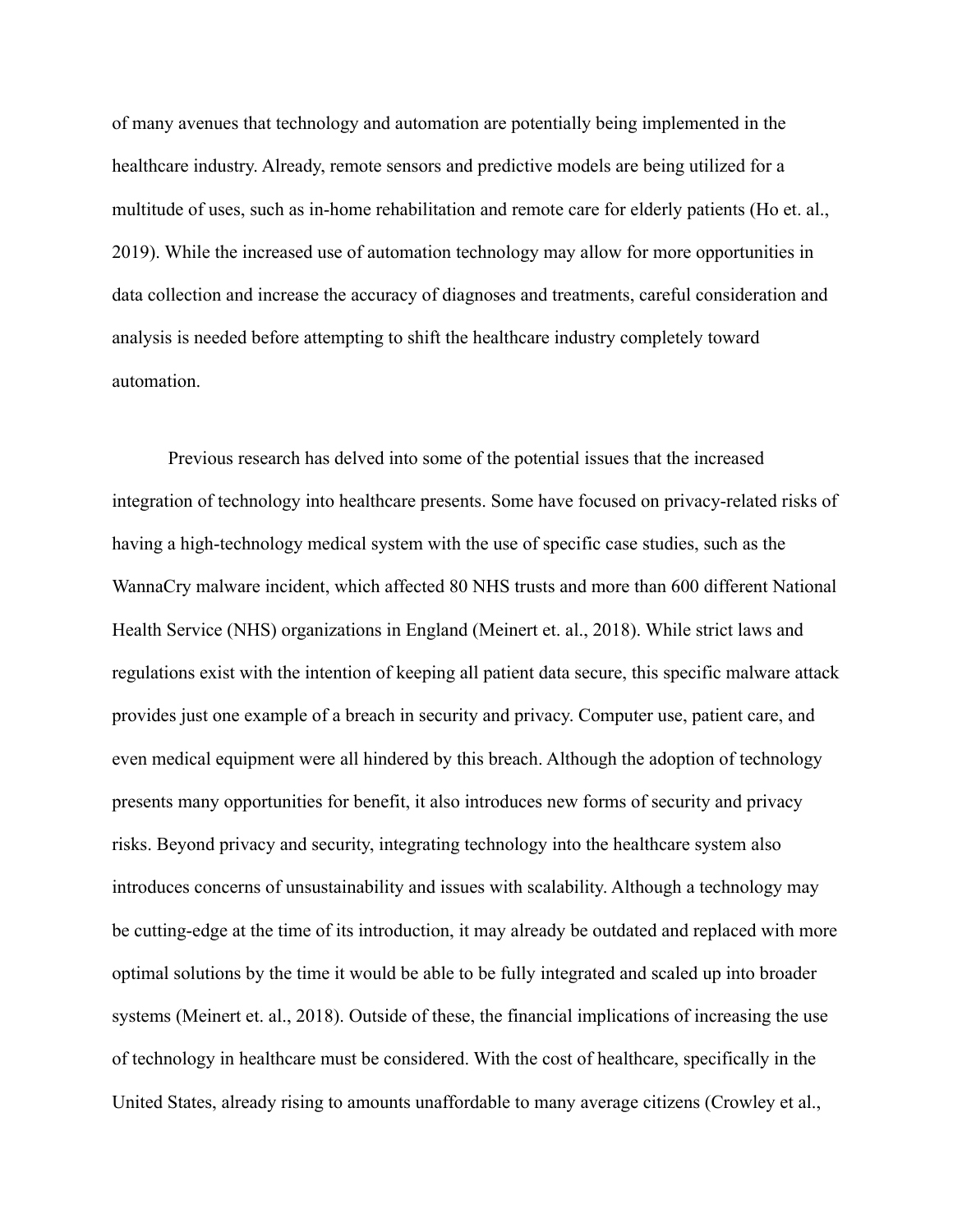2020), adding more high-cost technology may make this problem even worse. Although more advanced technology and automation will increase the abilities of healthcare providers, it will likely correspond with an increase in healthcare costs which may not be fully justified by these advancements (Kumar, 2011).

These are just a few of the non-technical considerations that must be considered when deciding whether to increase the use of technology in the context of the healthcare industry. To properly develop a clearer picture of the specific socio-technical interactions involved in the introduction of automation technology into healthcare, a framework of analysis is needed. In previous research, the Actor-Network Theory (ANT) framework of analysis has been used, considering the interaction of human actors (physicians, patients, hospital administration, etc.) and the non-human actors of new technology (Cresswell et. al., 2010). In this case, the Interactive Sociotechnical Analysis (ISTA) and Unintended Consequences framework of analysis will be used (Harrison et. al., 2007). This combines aspects of ANT along with other frameworks to develop a model that focuses on five main interactions. In the context of healthcare information technology (HIT), those interactions can be seen in the diagram in Figure 2 between social systems, HIT-in-use, new HIT, and technical and physical infrastructures. These same interactions are applicable to the introduction of automation into the healthcare industry. In the first interaction, new automation technologies change the existing social and technical system. In the second, the existing infrastructure of healthcare facilities mediates the use of medical technologies. In the third, social systems (such as the current roles of physicians and patients) mediates healthcare technology uses. In the fourth, existing healthcare technology changes the social systems in place. Finally, in the fifth, these interactions between healthcare technologies and social systems lead to a redesign of new automation technology. These interdependent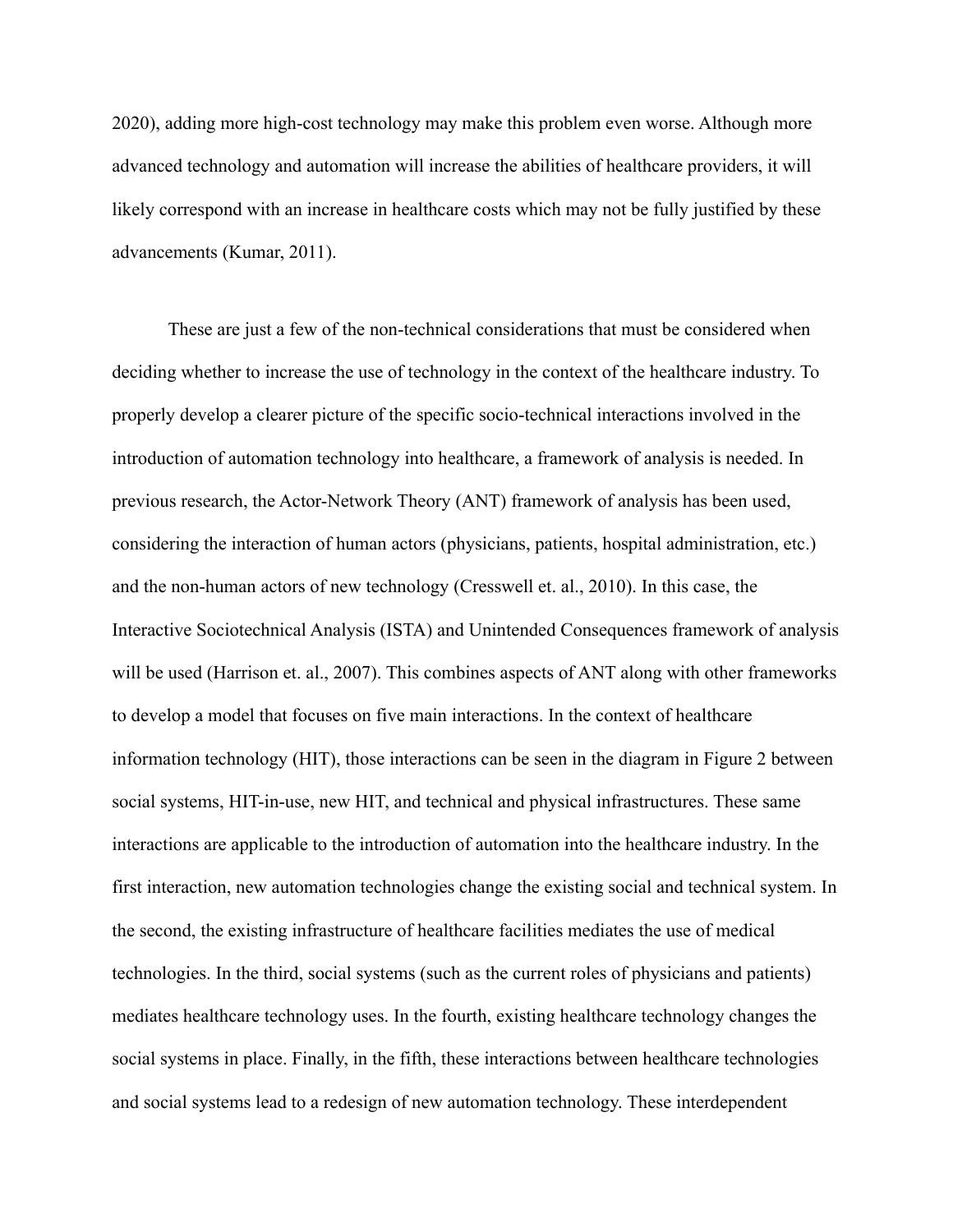interactions offer a framework to comprehensively analyze the effects and reactions between new automation technologies and the existing infrastructure and social systems.



**Figure 2**: Diagram of Framework of Analysis. Source: Harrison et al (2007)

## **Research Question and Methods**

The main question this thesis will seek to address is: how will the increased integration of automated technologies and processes into the healthcare industry affect existing standards of practice and roles of physicians? As with many industries, the continued implementation of new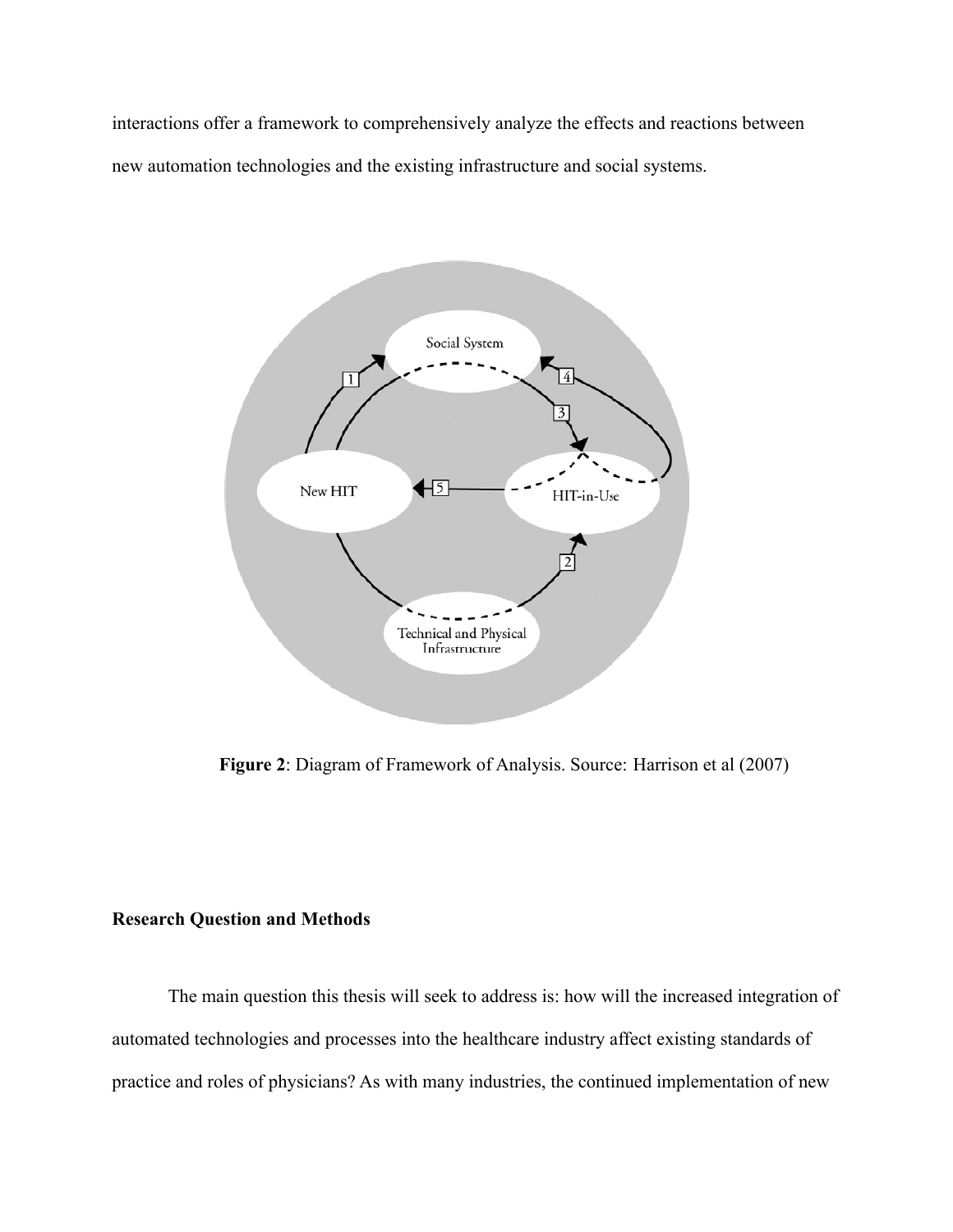technologies and automation into healthcare is seemingly inevitable (Angelov et. al., 2019), so it is important to investigate how these new technologies will change and interact with existing groups and systems.

Analysis of this overarching research question will be conducted with the use of primary research such as surveys and interviews with physicians as well a thorough review of prior literature and research articles that have sought to address similar questions. Interviews will contain questions related to the ways in which automation technology has been implemented in healthcare facilities and what the reaction has been from administrators and physicians. A sample list of questions can be found in Appendix A. Through responses from physicians to these questions, firsthand knowledge can be gained on how automated technology has been introduced and what its potential future implementation may look like based on the reactions of physicians and effect on existing healthcare systems. Beyond these interviews and surveys, research into prior literature and research articles will provide insights into the introduction of automation into healthcare and subsequent reaction on a broader scale. Through previously conducted surveys, case studies, and market tests of companies looking to implement their own technology into the healthcare industry, large amounts of data exist on the reactions from social groups and changes made to existing systems following the introduction of new technology into healthcare settings. From case studies done on new proposed automated management systems in small hospitals in Pittsburgh (Smith & Offodile, 2008) to companies looking to deploy a method of Robotic Process Automation at a large-scale in private healthcare centers (Bhatnagar  $\&$  Jain, 2019), many contexts of previous research can offer a wide range of settings of analysis to establish a pool of results detailing what attempts have been made to deploy automation technologies in the healthcare industry and what the subsequent response has been.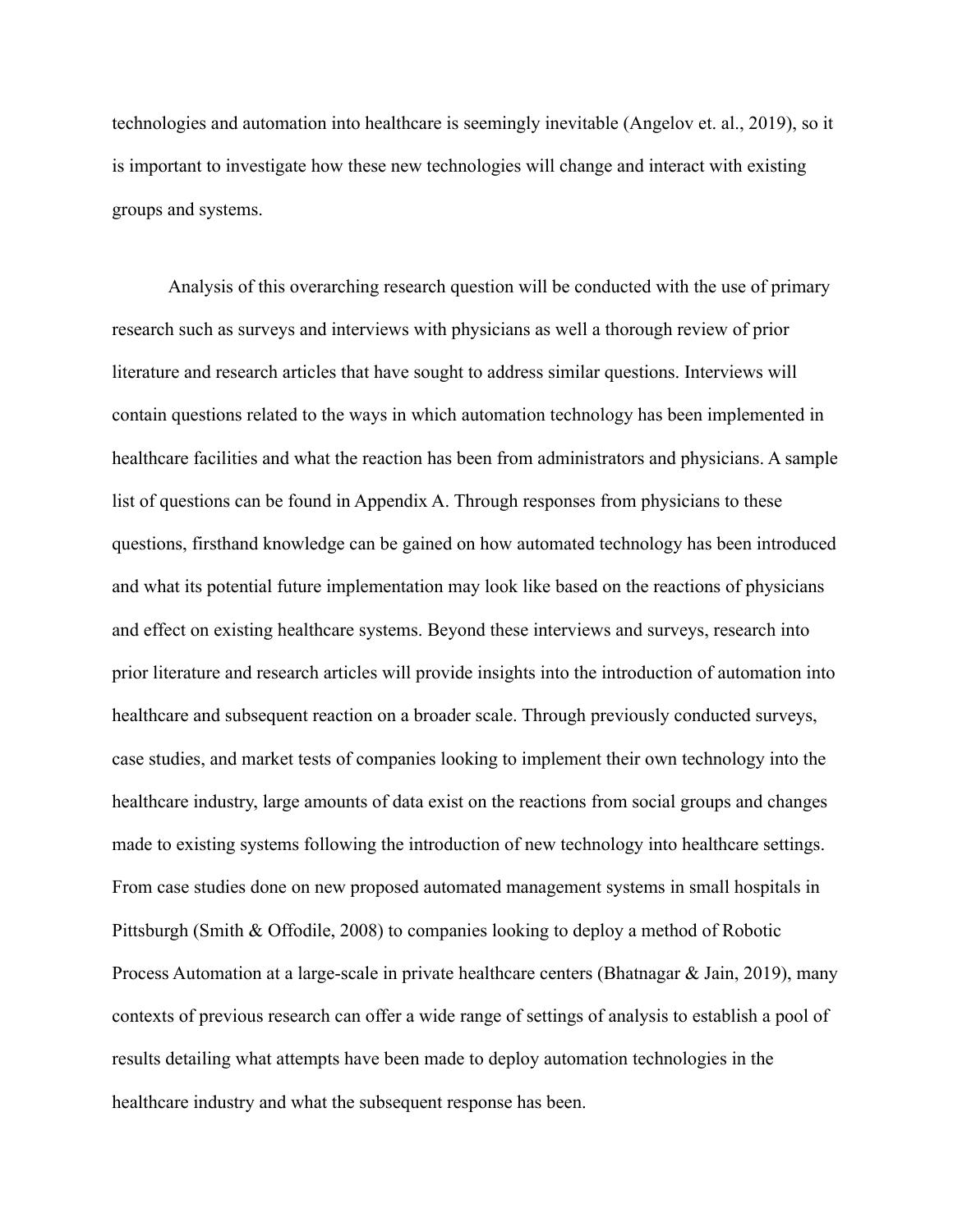Through both primary and secondary research, key commonalities can be drawn on some successes and failures of previously-implemented technologies as well as both hopes and concerns that physicians have for the potential future increase in automated technology in healthcare. This will help develop a model that can be analyzed with the ISTA framework, specifically exploring how these new technologies change the existing social system, while the existing social system and infrastructure mediates the implementation of automated technology.

## **Conclusion**

With the use of mobile sensors and a predictive model, this capstone project will attempt to aid in the rehabilitation process of patients following ACL reconstructive surgery. By collecting metrics indicative of a successful recovery, rehabilitation physicians can conduct a more well-informed recovery process, which will in turn reduce the rates of reinjury in patients. However, the use of automated technology in this context must be carefully analyzed and mediated, as the rapid implementation of technology in healthcare raises issues in terms of its disruption to existing systems, privacy, security, and financial costs. Through the framework of ISTA and Unintended Consequences, interviews and secondary research will be conducted to explore the potential interactions of new automated technology and existing systems along with the benefits and consequences this presents.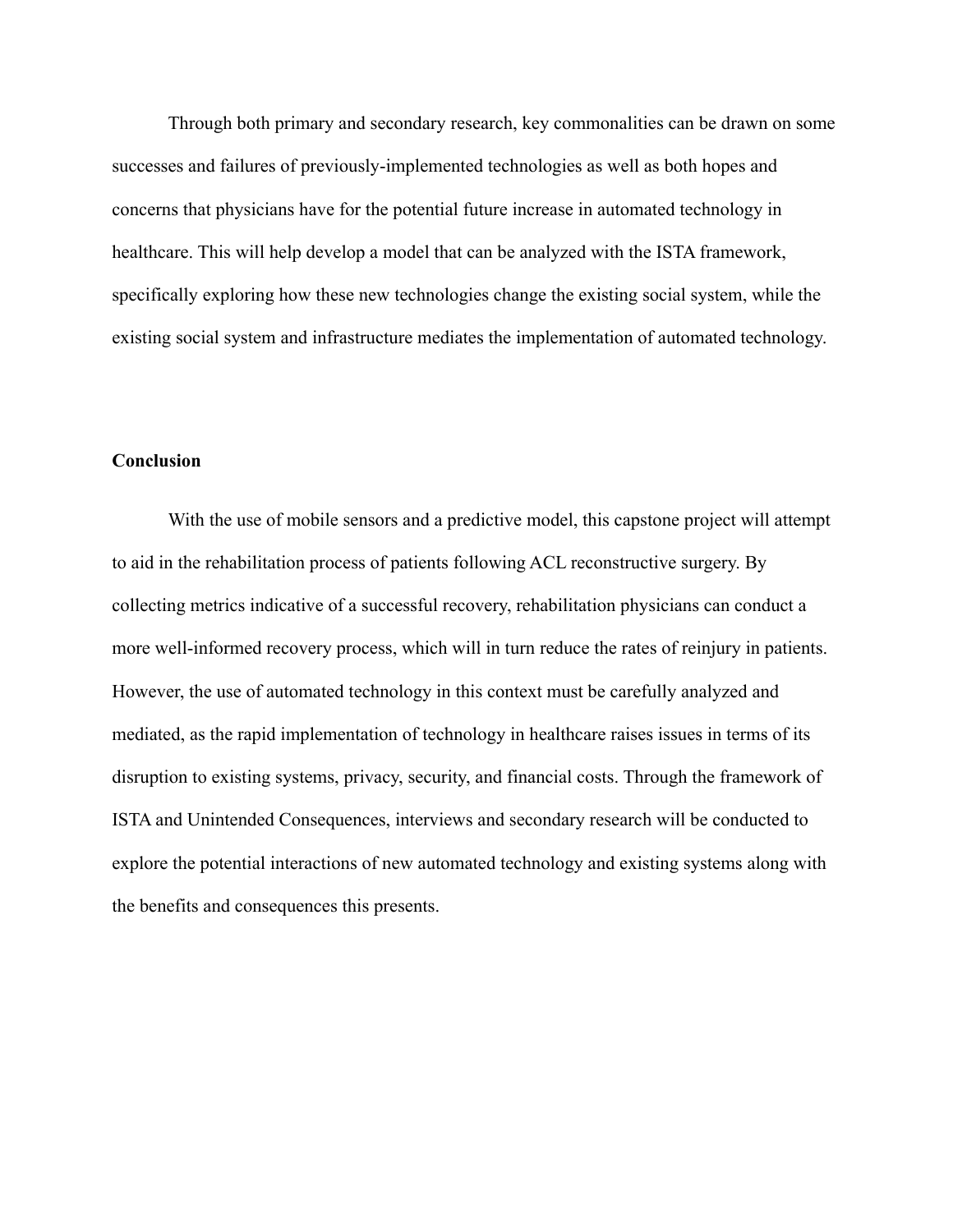### **References**

- Angelov, G. V., Nikolakov, D. P., Ruskova, I. N., Gieva, E. E., & Spasova, M. L. (2019). Healthcare sensing and monitoring. *Enhanced Living Environments* (pp. 226-262). Springer, Cham.
- Benzidia, S., Ageron, B., Bentahar, O., & Husson, J. (2018). Investigating automation and AGV in healthcare logistics: a case study based approach. *International Journal of Logistics Research and Applications*, *22*(3), 273–293. https://doi.org/10.1080/13675567.2018.1518414
- Bhatnagar, R., & Jain, R. (2019). Robotic process automation in healthcare-a review. *International Robotics & Automation Journal*, *5*(1), 12–14.
- Coleman, R. D. (2019, December 5). Statistics on acl injuries in athletes. *SportsRec*. Retrieved September 27, 2021, from https://www.sportsrec.com/8077889/statistics-on-acl-injuries-in-athletes.
- Cresswell, K. M., Worth, A., & Sheikh, A. (2010). Actor-Network Theory and its role in understanding the implementation of information technology developments in healthcare. *BMC medical informatics and decision making*, 10(1), 1-11.
- Crowley, R., Daniel, H., Cooney, T. G., & Engel, L. S. (2020). Envisioning a Better U.S. Health Care System for All: Coverage and Cost of Care. *Annals of Internal Medicine*, 172(2\_Supplement), S7.
- Gurchiek, R. D., Choquette, R. H., Beynnon, B. D., Slauterbeck, J. R., Tourville, T. W., Toth, M. J., & McGinnis, R. S. (2019). Remote gait analysis using wearable sensors detects asymmetric gait patterns in patients recovering from ACL reconstruction. *2019 IEEE 16th International Conference on Wearable and Implantable Body Sensor Networks (BSN)*.
- Harrison, M. I., Koppel, R., & Bar-Lev, S. (2007). Unintended Consequences of Information Technologies in Health Care—An Interactive Sociotechnical Analysis. *Journal of the American Medical Informatics Association : JAMIA*, 14(5), 542–549.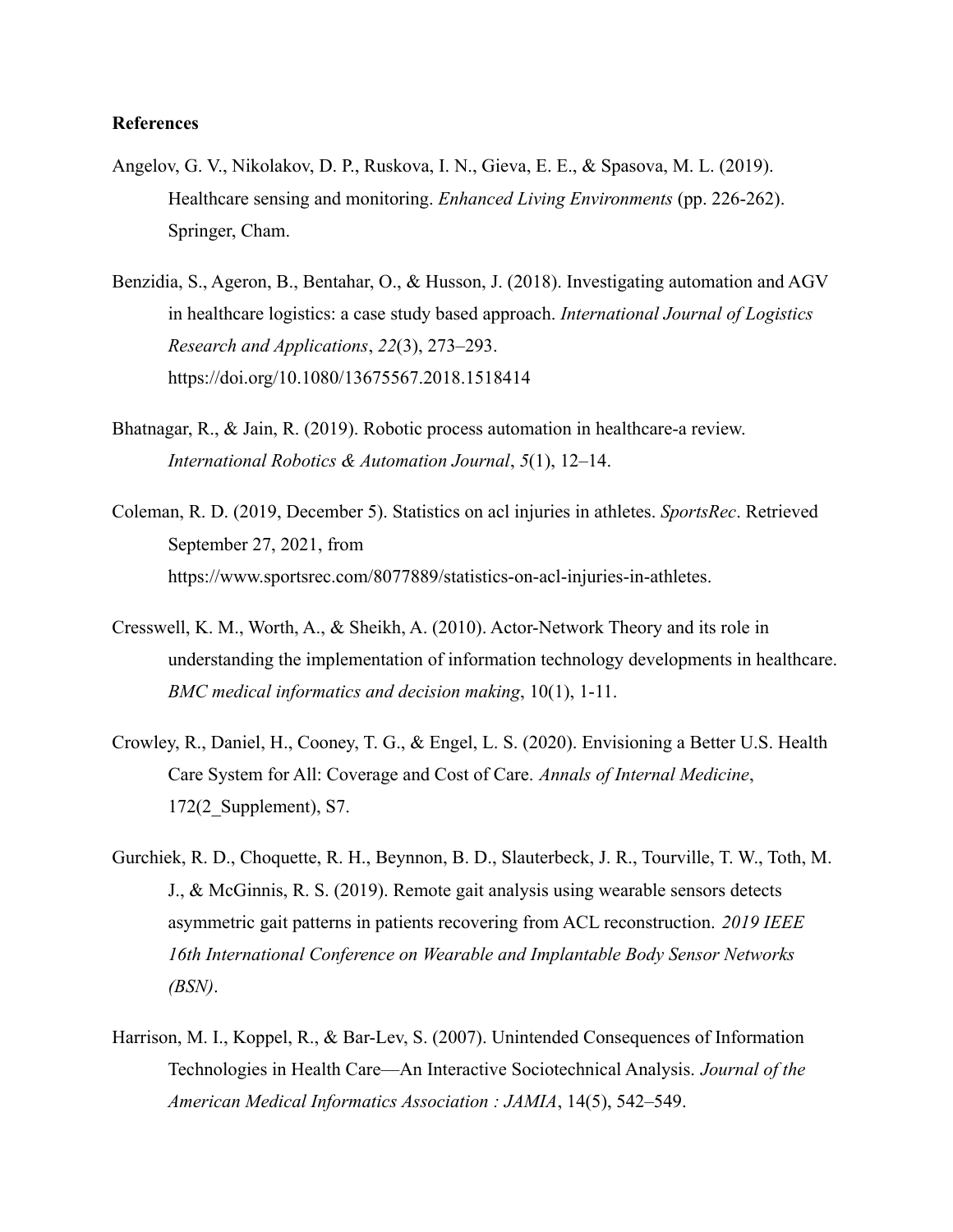- Ho, S. F., Thomson, A., Moylan, T., McGuckin, J., & Kerr, A. (2019). Automated movement feedback for recovering independence in the sit-to-stand movement in an older population: a pilot randomised controlled trial of a novel system. *OBM Geriatrics*, 3(4).
- Kumar, R. Krishna. Technology and healthcare costs. *Annals of pediatric cardiology 4.1* (2011): 84.
- Losciale, J. M., Zdeb, R. M., Ledbetter, L., Reiman, M. P., & Sell, T. C. (2019). The Association Between Passing Return-to-Sport Criteria and Second Anterior Cruciate Ligament Injury Risk: A Systematic Review With Meta-analysis. *Journal of Orthopaedic & Sports Physical Therapy*, 49(2), 43–54.
- Lustgarten, S. D., Garrison, Y. L., Sinnard, M. T., & Flynn, A. W. (2020). Digital privacy in mental healthcare: Current issues and recommendations for technology use. *Current Opinion in Psychology*.
- McGinnis, R. S., Redrado, J. B., Choquette, R. H., Beynnon, B. D., Slauterbeck, J. R., Tourville, T. W., & Toth, M. J. (2018, March). Wearable sensors capture differences in muscle activity and gait patterns during daily activity in patients recovering from ACL reconstruction. *2018 IEEE 15th International Conference on Wearable and Implantable Body Sensor Networks (BSN)* (pp. 38-41). IEEE.
- Menzer, H., Slater, L. V., Diduch, D., Miller, M., Norte, G., Goetschius, J., & Hart, J. M. (2017). The Utility of Objective Strength and Functional Performance to Predict Subjective Outcomes After Anterior Cruciate Ligament Reconstruction. *Orthopaedic Journal of Sports Medicine*, 5(12), 232596711774475.
- Meinert, E., Alturkistani, A., Brindley, D., Knight, P., Wells, G., & de Pennington, N. (2018). Weighing benefits and risks in aspects of security, privacy and adoption of technology in a value-based healthcare system. *BMC Medical Informatics and Decision Making*, 18(1).
- Myer, G. D., Paterno, M. V., Ford, K. R., Quatman, C. E., & Hewett, T. E. (2006). Rehabilitation After Anterior Cruciate Ligament Reconstruction: Criteria-Based Progression Through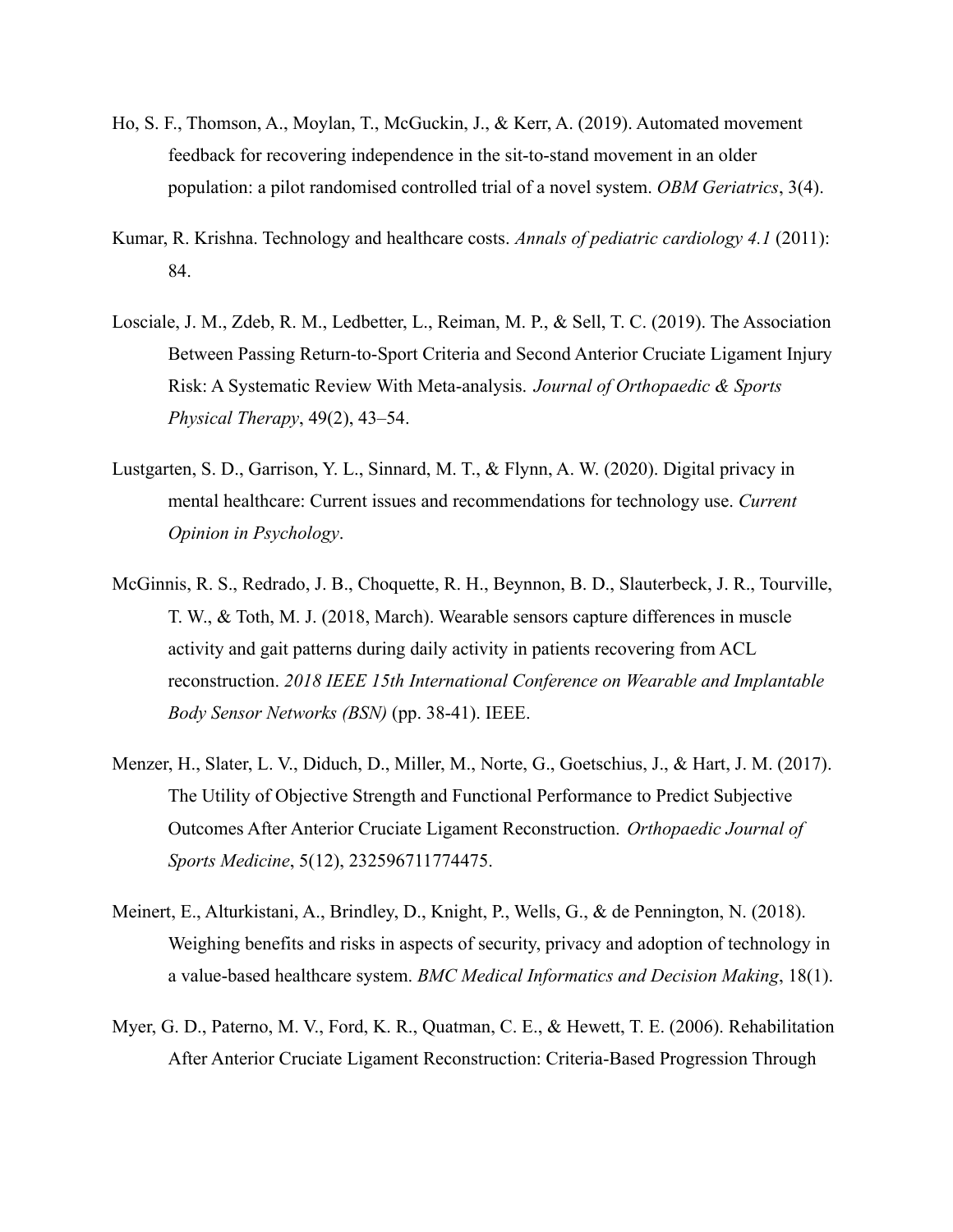the Return-to-Sport Phase. *Journal of Orthopaedic & Sports Physical Therapy*, 36(6), 385–402.

- Nyland, J. (2010). Update on rehabilitation following ACL reconstruction. *Open Access Journal of Sports Medicine*, 151.
- Pratt, K. A., & Sigward, S. M. (2018). Detection of Knee Power Deficits Following Anterior Cruciate Ligament Reconstruction Using Wearable Sensors. *Journal of orthopaedic & sports physical therapy*, 48(11), 895-902.
- Saxena, S., Sarkar, A., & Naik, A. K. (2020). SOCIO-ECONOMIC IMPACT OF SUPERVISED EXERCISE IN ACL REHABILITATION. *International Journal of Management (IJM)*,  $11(4)$ .
- Smith, A. D., & Offodile, O. F. (2008). Data Collection Automation and Total Quality Management: Case Studies in the Health-Service Industry. *Health Marketing Quarterly*, *25*(3), 217–240.
- Thimbleby, H. (2013). Technology and the future of healthcare. *Journal of Public Health Research*, 2(3), 28.
- Tedesco, S., Crowe, C., Ryan, A., Sica, M., Scheurer, S., Clifford, A. M., ... & O'Flynn, B. (2020). Motion sensors-based machine learning approach for the identification of anterior cruciate ligament gait patterns in on-the-field activities in rugby players. *Sensors*, 20(11), 3029.
- Webster, K. E., Feller, J. A., Leigh, W. B., & Richmond, A. K. (2014). Younger patients are at increased risk for Graft rupture and contralateral injury after anterior cruciate ligament reconstruction. *The American Journal of Sports Medicine*, 42(3), 641-647.